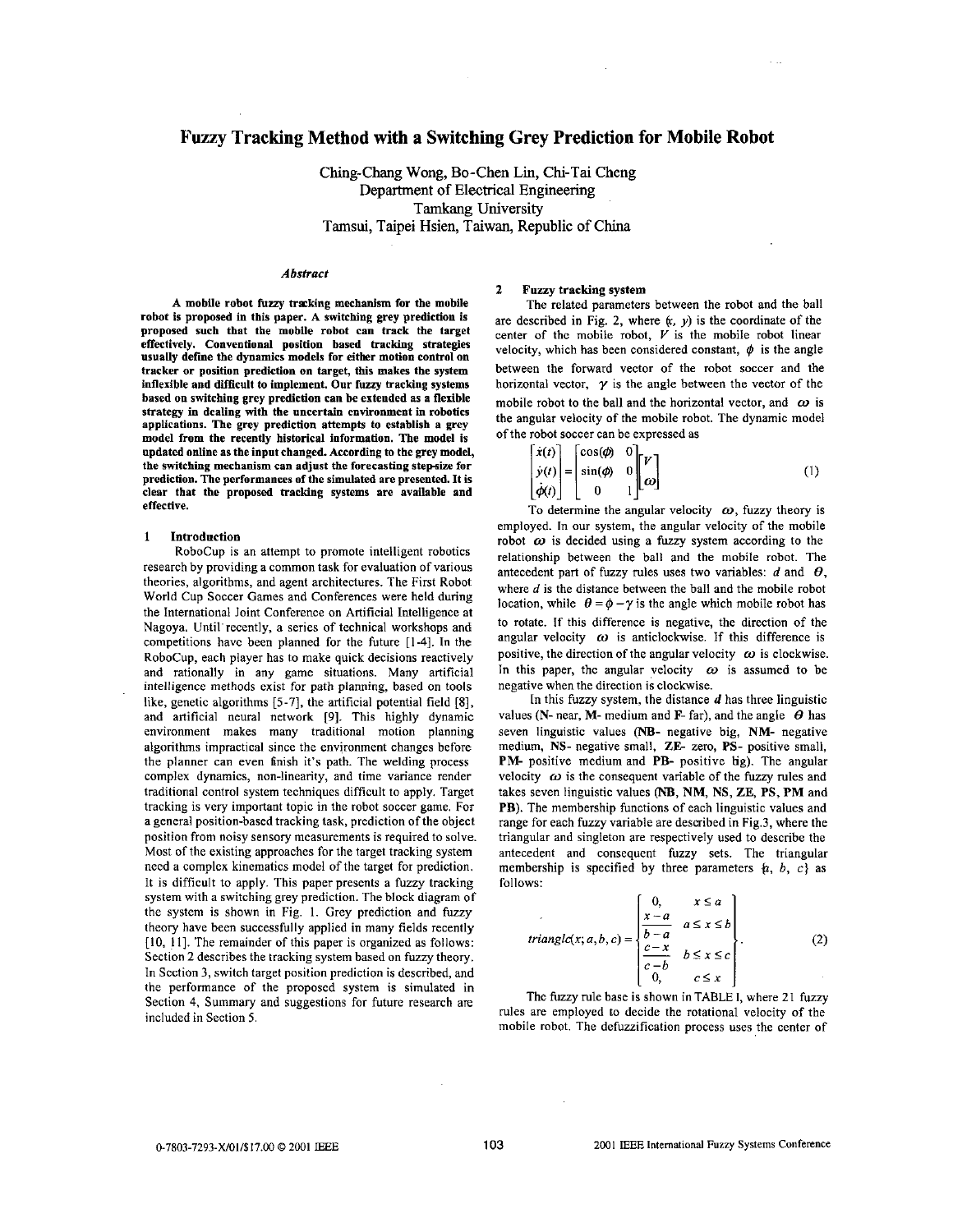gravity method.

#### 3 Target Position Prediction

## 3.1 Grey Prediction theory

Prediction of the object position is a common mean for tracking a moving object. Accurate prediction usually leads the mobile robot achieving the desired rapidly. To predict the target position, there are also algorithms existed to calculate all the position, velocity, and acceleration of the moving target from sensory measurement. However, in many control system applications, the flexibility of the prediction will he reduced due to the use of the complicated dynamic model of the plant. The grey prediction assumes the internal structure, parameters, and characteristics of the observed system are unknown. It attempts to establish a grey model from the recently historical measurements of the external motion. The grey prediction needs less number of existing sensory measurements and can predict the next trend of target. The concept of the grey predictor is briefly described as follows:

Let  $y^{(0)}$  be a non-negative original data sequence,

$$
y^{(0)} = {y^{(0)}(1), y^{(0)}(2), ..., y^{(0)}(n)}, \quad n \ge 4
$$
 (3)

and take the accumulated generating operation (AGO) on  $y^{(0)}$ , then the first order AGO sequence  $y^{(1)}$  can be described by

$$
y^{(1)}(k) = AGO \circ y^{(0)} \equiv \sum_{m=1}^{k} y^{(0)}(m), k = 1, 2, ..., n.
$$
 (4)

and the sequence  $z^{(1)}$  can be obtained by applying the MEAN operation to  $y^{(1)}$ ,

$$
z^{(1)}(k) = \text{MEAN} \circ y^{(1)} \equiv \frac{1}{2} [y^{(1)}(k) + y^{(1)}(k-1)],
$$
  
 
$$
k = 2, 3, ..., n.
$$
 (5)

The data gencrating operating operations, **AGO** and MEAN operations, are the first step in building the grey model. By the way, AGO can weak the randomness of the row data to

generate a regular sequence *y"'* .

The equation  $y^{(0)}(k) = x^{(0)}(k) = 0$ 

$$
y''(\kappa) + az''(\kappa) = u_g \tag{6}
$$

is called a grey differential equation of  $GM(1,1)$ , where the parameters  $a$  and  $u_g$  are called the development coefficient and the grey input, respectively. The equation

$$
\frac{dy^{(1)}}{dt} + ay^{(1)} = u_g \tag{7}
$$

is called the whitening equation corresponding to the grey differential equation of Equation (6). In order to find out the solution of the above differential equation, the parameters a and  $u<sub>g</sub>$  must be decided. They can be solved by means of the

least-square method as follows:

$$
\hat{\boldsymbol{\theta}} = \begin{bmatrix} a \\ u_g \end{bmatrix} = (\boldsymbol{B}^T \boldsymbol{B})^{-1} \boldsymbol{B}^T \boldsymbol{y}^N, \qquad (8)
$$

where

$$
B = \begin{bmatrix} -z^{(1)}(2) & 1 \\ -z^{(1)}(3) & 1 \\ \vdots & 1 \\ -z^{(1)}(n) & 1 \end{bmatrix}
$$
 (9)

and

$$
y'' = [y^{(0)}(2) y^{(0)}(3) \cdots y^{(0)}(n)]^T.
$$
  
Since the solution of the whitening equation (7) is

$$
y^{(0)}(t) = (y^{(0)}(1) - \frac{u_g}{a}) \cdot e^{-a(t-1)} + \frac{u_g}{a}
$$
 (11)

the solution of the corresponding grey differential equation can he expressed by

$$
\hat{y}^{(t)}(n+p)=(y^{(0)}(1)-\frac{u_g}{a})\cdot e^{-a(n+p-1)}+\frac{u_g}{a}, \quad n\geq 4 \qquad (12)
$$

where the parameter " $p$ " is the forecasting step-size and the upscript " $\wedge$ " means the value  $\hat{y}$  is a forecasting value of y. Take the sequence  $\hat{y}^{(0)}$  can be determined by taking the inverse AGO (IAGO) on  $\hat{v}^{(1)}$  and described by

$$
\hat{y}^{(0)}(k) = LAGO \circ y^{(0)} = \hat{y}^{(1)}(k) - \hat{y}^{(0)}(k-1),
$$
  
  $k = 2,3,..., n$  (13)

Therefore, the forecasting value of  $y^{(0)}(n+p)$  can be expressed by:

$$
\hat{y}^{(0)}(n+p) = (y^{(0)}(1) - \frac{u_g}{a}) \cdot e^{-a(s+p-1)} \cdot (1-e^a),
$$
  
 
$$
n \ge 4
$$
 (14)

*3'"* = *IAGO~GM(/I).AGO~y'o'.* **(15)**  Based on the above description, the grey predictor is constructed by **AGO,** IAGO, and GM(I,I) and is described by

$$
y^{\prime\prime} = I A G O^{\circ} G M(1,1)^{\circ} A G O^{\circ} y^{\prime\prime}.
$$
 (15)

# **3.2** Switching Grey Prediction

In order to catch up **lo** the moving ball efficiently, the future ball position that the robot will be reached must be considered. The fuzzy tracking method described in Section 2 is difficult to adjust the direction under sudden changes such as bounced ball from the wall. On the other hand, if the future ball position can be predicted, then that the robot can catch up to the moving ball rapidly. Using grey predictor to predict the future ball position is a good way to solve this problem. In the grey predictor the forecasting step-size decides the forecasting value. If the robot far from the ball it will spend much time to reach the ball. The distance between thc ball and the robot is considered here that the forecasting ball position of the output will be changed depend on it. Therefore, we use a switching mechanism to switch the forecasting stepsizc to integrate the advantages. In addition, we find proper forecasting step-sizes to speed up the time of the robot reach target. The configuration of the proposed control structure is shown in Fig. I, where the switching mechanism is defined by

$$
p = \begin{cases} p_i & \text{if } d > d_i \\ p_m & \text{if } d_m < d \le d_i \\ p_s & \text{if } d_s < d \le d_m \\ 0 & \text{if } d < d_s \end{cases}
$$
 (16)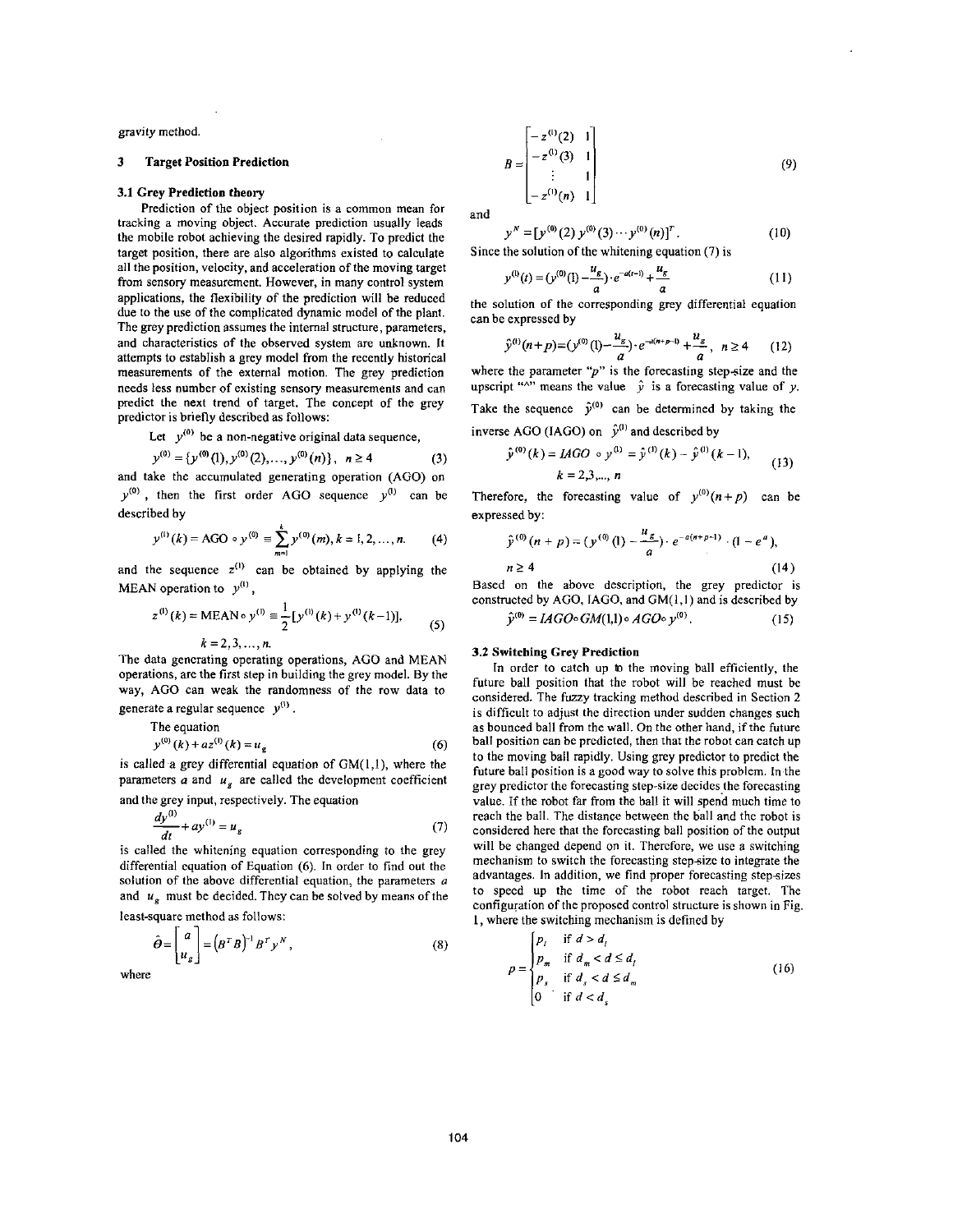where *p* is the forecasting step-size of the system;  $p_i$ ,  $p_m$ and *p,* are the forecasting step-sizes for the large output, the middle output and the small output, respectively;  $d_i$ ,  $d_m$ and *d,* are the distance between ball and car of the large, the middle and the small, respectively.

#### **4** Simulations

two types of evens are simulated. (a). The ball didn't hit the wall during the tracking. (b). The ball hit and rebounded off the wall during the tracking. One curve in the figure is the tracking path of a mobile robot (Robot-I) with the switching grey prediction; the other one is the tracking path of a mobile robot (Robot-2) without the prediction. In the simulations, the following parameter values are considered: car length=80, robot width=80, mbot velocity=20, friction=0.2. Because the friction, the hall will get slower. To demonstrate the effectiveness of the proposed method,

The simulation results for Type (a) are shown in [Fig.](#page-3-0) 4 The first case in Fig. 4(a), the two cars started at the same position. The Robot-I with the switching grey prediction could predict the ball position at once, and caught up to the moving ball first. In Fig. 4(b), the distance between the ball and the Robot-] is farther than that between the hall and thc Robot-2. The Robot-I could predict the future ball position and still catch up the moving ball earlier. It is the effectiveness of the proposed method.

The simulation results for Type @) are shown in Fig. *5*  In Fig. 5(a), the two robots started at the same position. The Robot-I catches up to the moving ball earlier. In Fig. 5(b), the distance between the ball and the Robot-1 is further than that between the ball and the Robot-2. The switching grey prediction robot could predict that hall would hit the wall. Hence, the Robot-I goes toward the predicted ball position and caught up to the moving hall earlicr.

### *5.* Conclusions

**A** fuzzy tracking system based on switching grey predictive is presented in this paper. Comparing with the conventional target tracking strategies, the switching grey prediction can update the system dynamics model parameters according to limited information. The comparison of our proposed method with tracking path without switching grey prediction for the same plant are shown in [Fig. 4](#page-3-0) and Fig. 5. We can find that the proposed fuzzy tracking system based on switching grey prediction can be extended as a flexible strategy in dcaling with the uncertain environment in robotics applications. From the above comparison, it is clear that the proposed tracking system is available.

#### References:

- [I] H. Kitano, M. Asada, 1. Noda, and H. Matsubara, "RoboCup: Robot world cup," *IEEE Robotics* & *Automation Magazine,* ~01.53, pp.30-36, *1998.*
- **[Z]** H. Matsubara, **1.** Nods, and *S.* Suzuki, **"A** report on RoboCup-P7i," *IEEE/RU International Conference on Intelligent Robots and Systems,* pp.PS-4-PS-5, 1997.
- [31 B. Lce and G.T. Park, **"A** robot in intclligent environment: Soccer robot," *IEEEIASME International Conference on Advanced Intelligent Mechatronics,* pp.73-78, 1999.
- [4] M. Asada, S. Suzuki, M. Veloso, G.K. Kraetzscmar and H. Kitano, "What we learned from RoboCup-97 and RoboCup-98:' *IEEE/RSJ International Conference on Intelligent Robots and Systems,* pp. 1426-143 1, 1999.
- *[5]* B.T. Zhang and S.H. Kim, "An evolutionary method for active learning of mobile robot path planning," *IEEE International Symposium on Computational Intelligence in Robotics andAutomation,* pp.312-317, 1997.
- [6] W.G. Han, S.M. Baek, and T.Y. Kuc, "Genetic algorithm based path planning and dynamic obstacle avoidance of mobile robots," *IEEE International Conference on Systems, Man, and Cybernetics,* vol. *3,*  pp.2747-2751, 1997.
- [7] K.H. Wu, C. H. Chen, and J. **D.** Lee, "Genetic-based adaptive fuzzy controller for robot path planning,'' *IEEE International Conference on Fuzzy Systems,*  pp. 1687-1692, 1996.
- *[8]* P. Vadakkepat, K.C. Tan, and W.M. Liang, "Evolutionary artificial potential fields and their application in real time robot path planning," *Proceedings of the Congress on Evolutionary Computation,* W.1, pp. 256-263, 2000.
- [9] K.C. Koh, H.R. Beom, and J.S. Kim, **"A** neural network-based navigation system for mobile robots," *~IEEE World Congress on Computational Intelligence,*  pp.2709-2714, 1994.
- [10] R.C. Luo, and T.M. Chen, "Target tracking by grey prediction theory and look-ahead fuzzy logic control," *IEEE International Conference on Robotics and Automation* , pp. I 176-1 181, 1999.
- [11] C.C. Wong, and C.C. Chen, 'Design of fuzzy control systems with a switching grey prediction," *IEEE World Congress on Compufafional Intelligence,* pp.567-571, 1998.

| TABLEI<br>Fuzzy rule base |           |     |           |           |
|---------------------------|-----------|-----|-----------|-----------|
| ω                         |           | d   |           |           |
|                           |           | N   | м         | F         |
|                           | <b>NB</b> | PB  | PM        | PS        |
|                           | NM        | PB  | - PS      | PS        |
|                           | <b>NS</b> | PS  | PS        | ZE        |
| θ                         | ZE        | ZE  | ZΕ        | ZE        |
|                           | PS        | NS. | <b>NS</b> | ZE        |
|                           | PM        | NM  | <b>NS</b> | <b>NS</b> |
|                           | PB        | NB  | NM        | NS        |



Fig. I. Block diagram of the switching grey prediction fuzzy tracking system